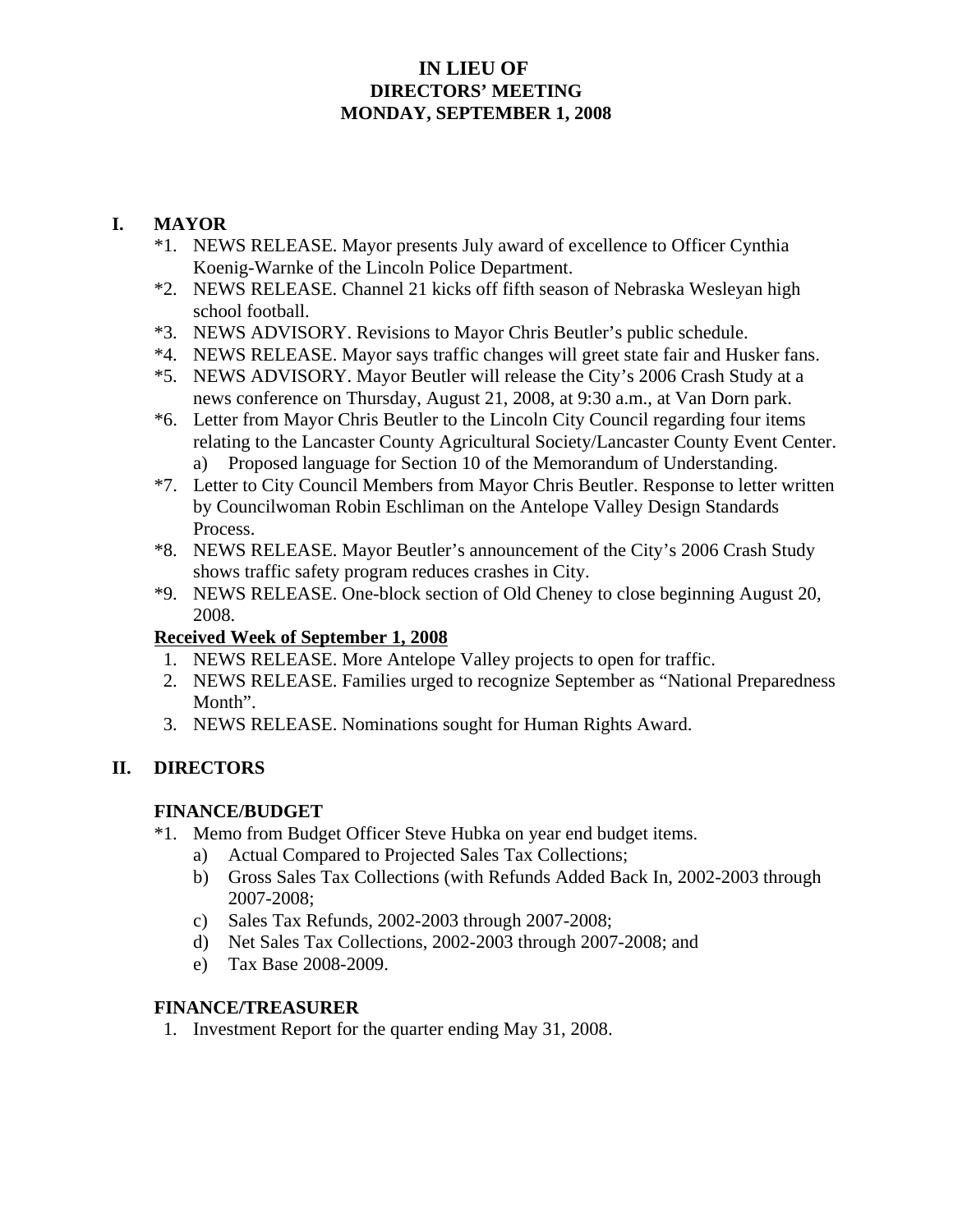#### **HEALTH DEPARTMENT/ANIMAL CONTROL**

\*1. Response letter from Jim Weverka, Animal Control Chief, to Marcy Groves on dog waste issue and actions taken.

### **Received Week of September 1, 2008**

- 1. Correspondence between James Weverka and Ms. Groves on dog waste and actions.
	- a) Letter from Marcy Groves sent to landlord, TLWLLC, on their tenants behavior while walking their dogs.

### **PLANNING COMMISSION**

1. Action by Planning Commission, August 27, 2008.

## **PLANNING COMMISSION FINAL ACTION**

1. Special Permit No. 08037. Expansion of nonstandard building, 415 North 16<sup>th</sup> Street. Resolution No. PC-01139.

## **PUBLIC WORKS AND UTILITIES**

- \*1. Letter to Councilman Doug Emery on the proposed Chateau Stormwater Detention Project - Deadmans Run Master Plan.
- \*2. ADVISORY. Alley Paving #700351, Havelock-Platte Avenue; 64<sup>th</sup>-65th Street. Alley Paving #700352, Havelock Avenue-Ballard Street; 63rd-64th Street.

### **URBAN DEVELOPMENT/HOUSING REHAB & REAL ESTATE DIVISION**

1. Street and alley vacation, No. 08005. East/West alley between R & S Streets from 8<sup>th</sup> to  $9<sup>th</sup>$  Streets.

## **III. CITY CLERK**

\*1. Petition to keep Easterday Recreation Center open.

## **IV. COUNCIL REQUESTS/CORRESPONDENCE**

## **JON CAMP**

- \*1. Email from H. Arnold Wassenberg. Being able to meet StarTran riders.
- \*2. Email from Karl Kollmorgen. Priority to reduce the City retirement package.
- \*3. Email from Mark A. Hoistad, Associate Dean, College of Architecture Director with comments and suggestions on the proposed design guidelines.
- \*4. Email from H. Arnold Wassenberg. Best housing incentive would be to repeal the impact fees on new housing.
- \*5. Email from James Peck. Object to stimulus program which benefits only a small proportion of Lincoln citizens.
- \*6. Email from Milo D. Cress. Vote against any further taxpayer support of home builders.
- \*7. Email from Mike James. Vote no on the housing stimulus package.
- \*8. Email from Heath Clay. Property tax payers paying too much and need relief now rather than raising taxes again.

# **ROBIN ESCHLIMAN**

\*1. Letter from Robin Eschliman to the Planning and Urban Development Departments on treatment to constituents during design standards process.